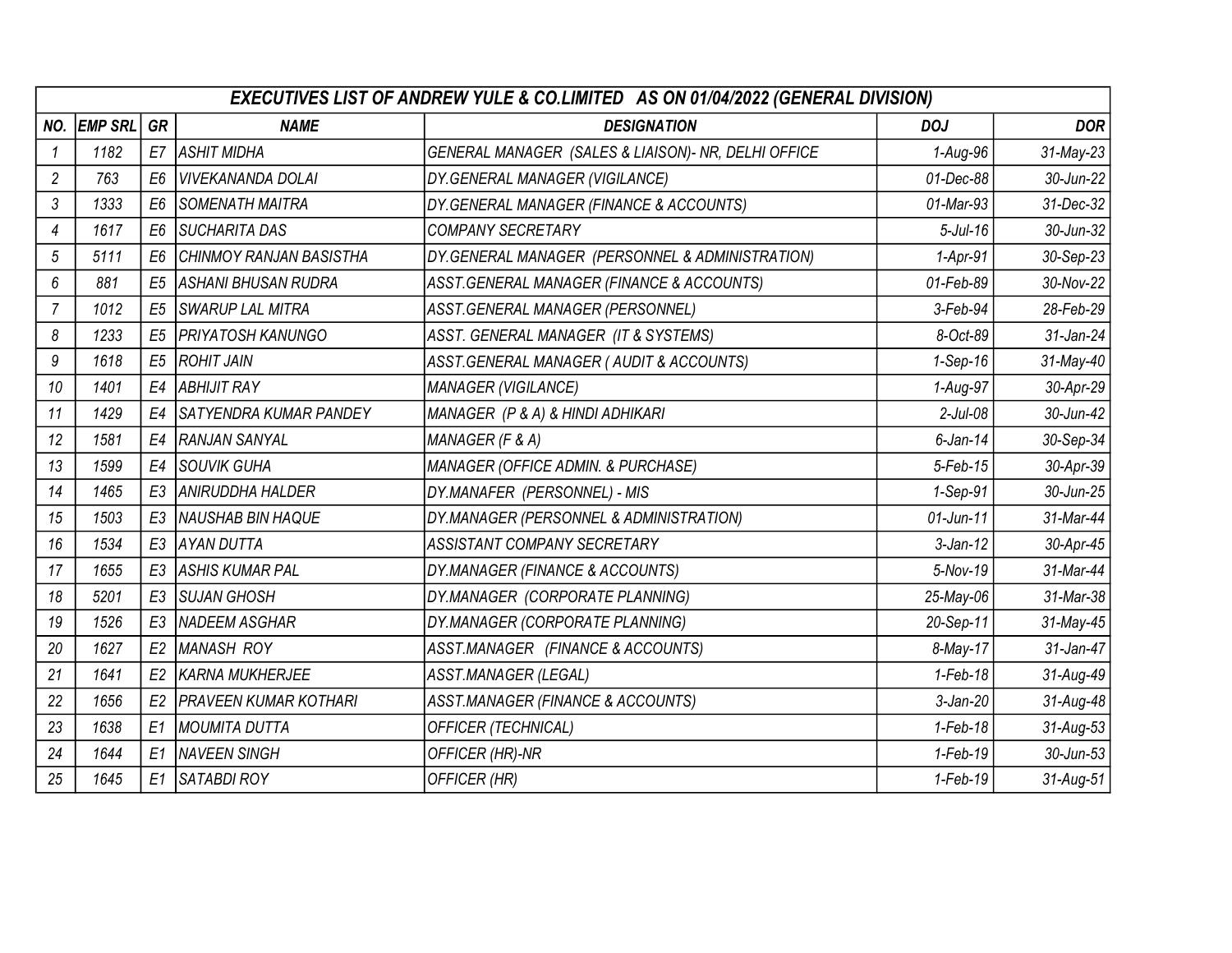|     | EXECUTIVES LIST OF ANDREW YULE & CO.LIMITED AS ON 01/04/2022 (ENGINEERING DIVISION) |                |                              |                                                                             |              |              |  |  |
|-----|-------------------------------------------------------------------------------------|----------------|------------------------------|-----------------------------------------------------------------------------|--------------|--------------|--|--|
| NO. | <b>EMP SRL</b>                                                                      | GR             | <b>NAME</b>                  | <b>DESIGNATION</b>                                                          | <b>DOJ</b>   | <b>DOR</b>   |  |  |
|     | 582                                                                                 | E <sub>6</sub> | SUBRATA KUMAR ROY            | DY.GENERAL MANAGER (QUALITY ASSURANCE & STORES)                             | 15-Sep-85    | 30-Nov-22    |  |  |
| 2   | 979                                                                                 | E <sub>5</sub> | PRATAP MUKHOPADHYAY          | ASST.GENERAL MANAGER (FINANCE & ACCOUNTS)                                   | 16-Jul-90    | 31-Jan-25    |  |  |
| 3   | 1332                                                                                | E <sub>5</sub> | <b>PARTHA MUKHERJEE</b>      | ASST.GENERAL MANAGER (IT & STORES)                                          | 23-Sep-88    | 30-Jun-24    |  |  |
| 4   | 1619                                                                                | E <sub>5</sub> | AMIT DUTTA                   | ASST.GENERAL MANAGER (BUSINESS DEVELOPMENT)-WATER<br><b>TREATMENT PLANT</b> | 12-Sep-16    | 31-Jan-38    |  |  |
| 5   | 1598                                                                                | E <sub>5</sub> | UDAY KUMAR PANDEY            | ASST.GENERAL MANAGER (SALES) - NR                                           | $14$ -Jan-15 | 31-Dec-35    |  |  |
| 6   | 1604                                                                                | E4             | PRASANTA BISWAS              | <b>MANAGER (PURCHASE)</b>                                                   | 28-Aug-15    | 31-Mar-42    |  |  |
|     | 1449                                                                                | E4             | SANTOSH KR SAHA              | MANAGER (MARKETING)                                                         | 15-Jan-86    | 31-May-22    |  |  |
| 8   | 1389                                                                                | E4             | SAMARJIT ROY                 | MANAGER (QUALITY ASSURANCE)                                                 | 01-Feb-86    | $31$ -Jul-23 |  |  |
| 9   | 1500                                                                                | E <sub>3</sub> | SAMIR KUMAR DAS              | DY.MANAGER (FINANCE & ACCOUNTS)                                             | 05-Apr-11    | 31-May-45    |  |  |
| 10  | 1466                                                                                | E <sub>3</sub> | <b>SUBRATA MAJUMDER</b>      | DYMANAGER (ACCOUNTS)                                                        | 19-Jun-89    | 30-Jun-24    |  |  |
| 11  | 1547                                                                                | E <sub>3</sub> | AKSAR ALI                    | DY. MANAGER (PPC)                                                           | $15$ -Jun-12 | 29-Feb-48    |  |  |
| 12  | 1550                                                                                | E <sub>3</sub> | <b>INDRAJIT NASKAR</b>       | DY. MANAGER (SALES & MARKETING)                                             | $15$ -Jun-12 | 30-Nov-49    |  |  |
| 13  | 1567                                                                                | E <sub>3</sub> | TAPAS ROY                    | DY. MANAGER (MARKETING & CONTRACT)                                          | $01$ -Jul-13 | 28-Feb-49    |  |  |
| 14  | 1568                                                                                | E3             | <b>KALYAN MONDAL</b>         | DY. MANAGER (QUALITY ASSURANCE)                                             | $01$ -Jul-13 | 31-Oct-50    |  |  |
| 15  | 1468                                                                                | E <sub>2</sub> | UJJWAL KUMAR BOSE            | ASST.MANAGER (PURCHASE)                                                     | 02-Sep-91    | 31-Dec-22    |  |  |
| 16  | 1497                                                                                | E <sub>2</sub> | I <i>UJJWAL DAS</i>          | ASSISTANT MANAGER (PRODUCTION)                                              | 12-Apr-11    | 31-Jan-41    |  |  |
| 17  | 1458                                                                                | E <sub>2</sub> | JAYANTA PARAMANIK            | <b>ASSISTANT MANAGER (SERVICES)</b>                                         | $01-Sep-02$  | 30-Sep-22    |  |  |
| 18  | 5260                                                                                | E <sub>2</sub> | <b>DEBASISH SARKAR</b>       | ASST.MANAGER (PERSONNEL & ADMINISTRATION)                                   | 11-Sep-13    | 31-Jan-42    |  |  |
| 19  | 1609                                                                                | E <sub>2</sub> | <b>SRUJAN SUBHASH INGOLE</b> | <b>ASSISTANT MANAGER (SALES)</b>                                            | 01-Feb-16    | $31$ -Jul-41 |  |  |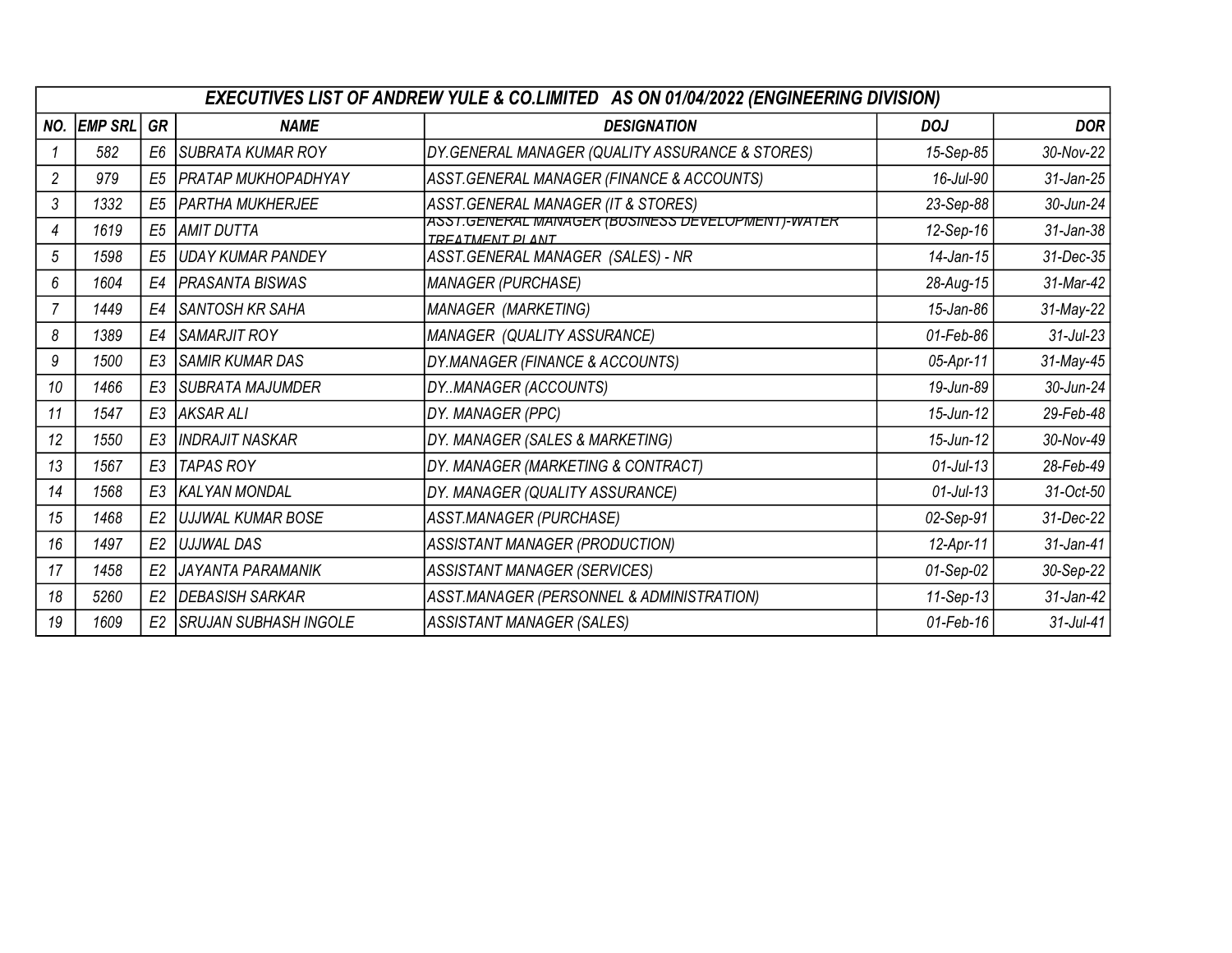|     | EXECUTIVES LIST OF ANDREW YULE & CO.LIMITED AS ON 01/04/2022 (ELECTRICAL -CHENNAI OPERATIONS) |                |                       |                                                                                               |              |              |  |  |  |
|-----|-----------------------------------------------------------------------------------------------|----------------|-----------------------|-----------------------------------------------------------------------------------------------|--------------|--------------|--|--|--|
| NO. | <b>EMP SRL</b>                                                                                | GR             | <b>NAME</b>           | <b>DESIGNATION</b>                                                                            | <b>DOJ</b>   | <b>DOR</b>   |  |  |  |
|     | 9013                                                                                          | E7             | <b>B MURALITHARAN</b> | GENERAL MANAGER (ENGINEERING & E-KO) ADDITIONAL CHARGE<br><b>F-CO (SALES &amp; MARKETING)</b> | 15-Aug-89    | 31-Mar-25    |  |  |  |
| 2   | 9014                                                                                          | E7             | <b>G R PUGALENDHI</b> | GENERAL MANAGER (ELECTRICAL-CHENNAI OPERATION)                                                | 20-Jan-90    | 31-Dec-27    |  |  |  |
| 3   | 9025                                                                                          | E <sub>6</sub> | T R SIVARAMAN         | DY.GENERAL MANAGER (Q.C)                                                                      | 20-Jun-96    | $31$ -Jan-26 |  |  |  |
| 4   | 9022                                                                                          | E <sub>5</sub> | A T E PANDIAN         | ASST.GENERAL MANAGER (MATERIALS)                                                              | 01-Feb-96    | 31-Dec-32    |  |  |  |
| 5   | 9023                                                                                          | E <sub>5</sub> | U P SENDHIL CHEZHIAN  | ASST.GENERAL MANAGER (QUALITY ASSURANCE)                                                      | 01-Feb-96    | 31-Jan-34    |  |  |  |
| 6   | 9012                                                                                          | E4             | <b>S BALAMURUGAN</b>  | <b>MANAGER - PRODUCTION</b>                                                                   | 16-May-89    | 30-Jun-25    |  |  |  |
|     | 9020                                                                                          | E4             | IJ EDWARD JOHN        | MANAGER (PRODUCTION)                                                                          | 01-Feb-93    | 28-Feb-27    |  |  |  |
| 8   | 9062                                                                                          | E4             | V SANTHANAM           | MANAGER (COST & ACCOUNTS)                                                                     | 26-Oct-12    | 31-May-29    |  |  |  |
| 9   | 9068                                                                                          | E4             | <b>P V RAJESH</b>     | MANAGER (MARKETING)                                                                           | 06-Jun-13    | $31$ -Jul-44 |  |  |  |
| 10  | 9040                                                                                          | E4             | <b>R SAMBATH</b>      | MANAGER (DESIGN)                                                                              | 24-Sep-10    | 30-Jun-46    |  |  |  |
| 11  | 9070                                                                                          | E4             | <b>JATIN KANCHANI</b> | MANAGER (MARKETING)                                                                           | $15$ -Jul-13 | 30-Apr-46    |  |  |  |
| 12  | 9041                                                                                          | E3             | K J STEPHENSON        | DY.MANAGER (SALES)                                                                            | 12-Oct-10    | 31-Dec-26    |  |  |  |
| 13  | 9050                                                                                          | E3             | <b>R TAMILSELVAN</b>  | DY.MANAGER (PURCHASE)                                                                         | $01$ -Jun-12 | 30-Jun-48    |  |  |  |
| 14  | 9049                                                                                          | E <sub>2</sub> | V VIJAYA ARUN         | ASST.MANAGER (PRODUCTION)                                                                     | $01$ -Jun-12 | 30-Jun-49    |  |  |  |
| 15  | 9084                                                                                          | E <sub>2</sub> | MAYAVAN SILAMBARASAN  | ASST.MANAGER (DESIGN)                                                                         | 08-Oct-15    | 30-Sep-42    |  |  |  |
| 16  | 9087                                                                                          |                | E2  L JANAKI          | ASST.MANAGER(FINANCE & ACCOUNTS)                                                              | 28-Sep-16    | 31-Oct-48    |  |  |  |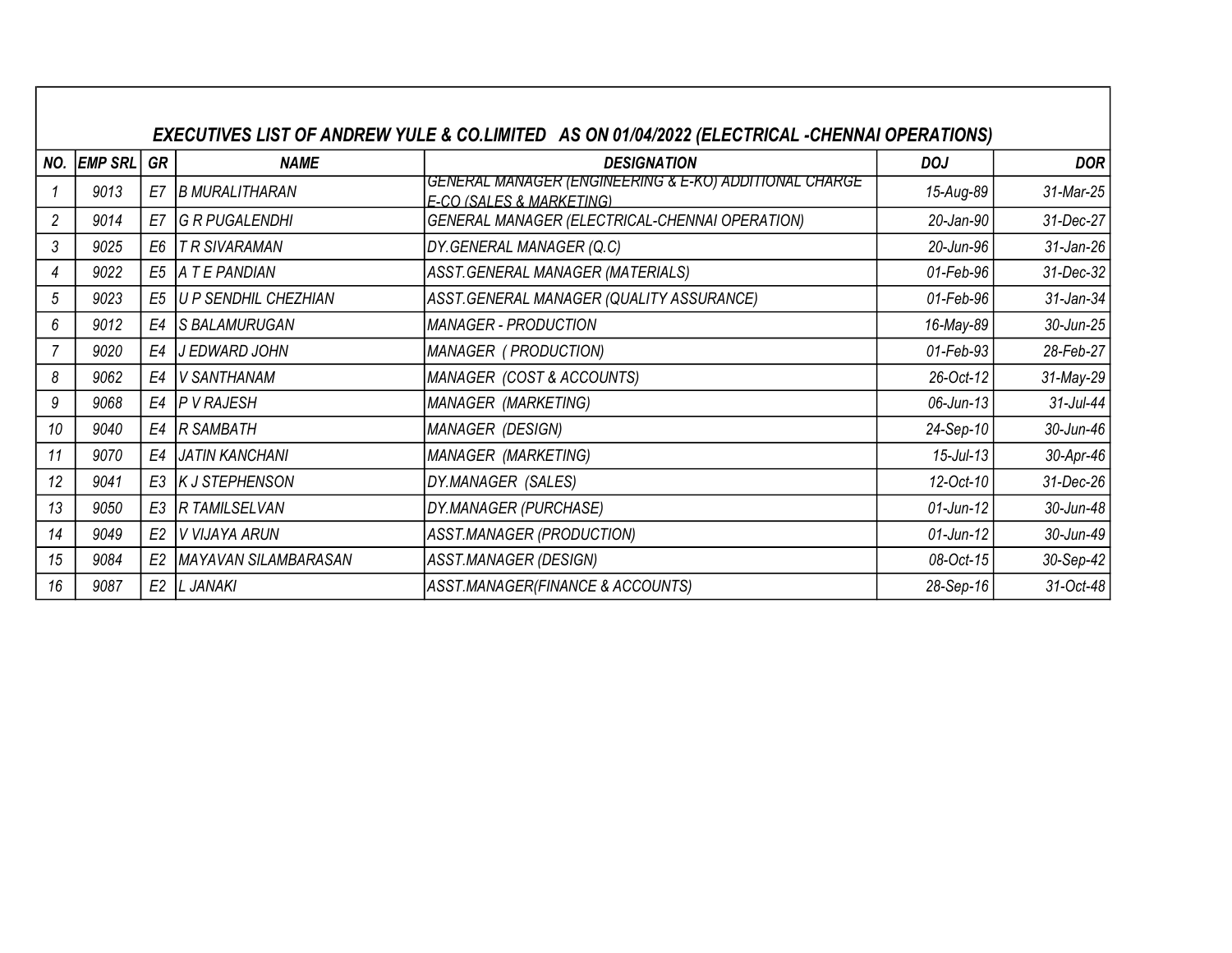|                | EXECUTIVES LIST OF ANDREW YULE & CO.LIMITED AS ON 01/04/2022 (TEA DIVISION) - GARDEN |                |                               |                                           |                 |                 |  |  |
|----------------|--------------------------------------------------------------------------------------|----------------|-------------------------------|-------------------------------------------|-----------------|-----------------|--|--|
| NO.            | <b>EMP SRL</b>                                                                       | GR             | <b>NAME</b>                   | <b>DESIGNATION</b>                        | <b>DOJ</b>      | <b>DOR</b>      |  |  |
| $\mathcal I$   | 5215                                                                                 | E4             | <b>DIBYA JYOTI NEOG</b>       | MANAGER-BASMATIA                          | 15-Oct-08       | 31-Dec-32       |  |  |
| $\overline{c}$ | 5242                                                                                 | E <sub>2</sub> | <b>SANJAY KUMAR PATHAK</b>    | ASST.MANAGER - BASMATIA                   | 28-Mar-11       | $31$ -Jul- $39$ |  |  |
| 3              | 5248                                                                                 | E <sub>2</sub> | <b>PRITAM SARKAR</b>          | ASST.MANAGER (WELFARE)- BASMATIA          | 01-Nov-11       | 30-Apr-38       |  |  |
| 4              | 5162                                                                                 | E <sub>5</sub> | <b>SEEMANTA KUMAR DAS</b>     | ASST.GENERAL MANAGER - DESAM              | 14-May-97       | 31-Dec-28       |  |  |
| 5              | 5239                                                                                 | E <sub>3</sub> | SHUBHANKAR CHAKRABORTY        | DY.MANAGER (FIELD), KATHALONI DIVN.-DESAM | 25-Mar-91       | 30-Sep-28       |  |  |
| 6              | 5229                                                                                 | E <sub>2</sub> | CHANDRA PRASAD SHARMA         | ASST.MANAGER (WELFARE) - DESAM            | 01-Feb-11       | 31-Dec-37       |  |  |
| $\overline{7}$ | 5244                                                                                 | E <sub>2</sub> | <b>ARINDAM BHOWMICK</b>       | ASST.MANAGER - DESAM                      | 30-Jun-11       | 30-Jun-41       |  |  |
| 8              | 5266                                                                                 | E4             | DR.KHRISTO JYOTI BORAH        | <b>MEDICAL OFFICER - HOOLUNGOORIE</b>     | $1$ -Mar-14     | 30-Jun-30       |  |  |
| 9              | 5129                                                                                 | E <sub>3</sub> | <b>MANSUKH TOPNO</b>          | <b>ACTING MANAGER -HOOLUNGOREE</b>        | $01$ -Jun- $93$ | 31-May-27       |  |  |
| 10             | 5234                                                                                 | E <sub>2</sub> | HIMADRI BANERJEE              | ASST. MANAGER - HOOLUNGOOREE              | $13$ -Jan-11    | 28-Feb-45       |  |  |
| 11             | 5263                                                                                 | E <sub>2</sub> | <b>ZOHETH TSHERING LEPCHA</b> | ASST.MANAGER - HOOLUNGOOREE               | $7-Sep-13$      | $31$ -Jul-45    |  |  |
| 12             | 5053                                                                                 | E <sub>5</sub> | APURBA CHUTIYA                | ASST.GENERAL MANAGER - KHOWANG            | 02-Nov-90       | 31-Mar-27       |  |  |
| 13             | 5216                                                                                 | E <sub>5</sub> | <b>BIBEKANANDA RAJKHOWA</b>   | ASST.GENERAL MANAGER - BHAMUN T.E.        | 16-Jan-09       | 30-Jun-27       |  |  |
| 14             | 5254                                                                                 | E4             | <b>DR.ARUN KUMAR</b>          | <b>MEDICAL OFFICER -HINGRIJAN</b>         | 01-Nov-12       | $31$ -Jul-27    |  |  |
| 15             | 5123                                                                                 | E3             | <b>SANJEEV KUMAR GOGOI</b>    | <b>ACTING MANAGER, HINGRIJAN T.E.</b>     | 15-Apr-95       | 31-May-25       |  |  |
| 16             | 5267                                                                                 | E <sub>3</sub> | <b>DR.RAMESH CHANDRA</b>      | <b>MEDICAL OFFICER - BHAMUN</b>           | $1-Apr-14$      | 31-Mar-23       |  |  |
| 17             | 5284                                                                                 | E3             | <b>BIJAY TIRKEY</b>           | MEDICAL OFFICER - HINGRIJAN               | $02$ -Jan-18    | 31-Dec-39       |  |  |
| 18             | 5289                                                                                 | E3             | <b>DEVAJEET DAS</b>           | DY. MANAGER (F&A)- KHOWANG                | 03-Jan-19       | 31-Dec-47       |  |  |
| 19             | 5251                                                                                 | E <sub>2</sub> | <b>SANJEEV GURUNG</b>         | ASST.MAMAGER - KHOWANG                    | $01$ -Aug-12    | 30-Nov-47       |  |  |
| 20             | 5269                                                                                 | E1             | <b>BISHNU SHARMA</b>          | <b>ASST. MANAGER - HINGRIJAN</b>          | $20$ -May-15    | 31-Aug-45       |  |  |
| 21             | 5276                                                                                 | E <sub>1</sub> | <b>JADAV CHETIA</b>           | ASST.MANAGER - BHAMUN T.E.                | $01$ -Aug-16    | 31-Jul-49       |  |  |
| 22             | 5281                                                                                 | E1             | <b>AKHIM DIGANTA CHALIHA</b>  | ASST.MANAGER-KHOWANG T.E.                 | 01-Oct-17       | 31-Oct-50       |  |  |
| 23             | 5282                                                                                 | E1             | <b>BHASKAR JYOTI BORUAH</b>   | ASST.MANAGER - KHOWANG                    | 01-Oct-17       | 31-Dec-51       |  |  |
| 24             | 5291                                                                                 | E1             | <b>RAVI SHANKAR BORUAH</b>    | <b>WELFARE OFFICER - HINGRIJAN T.E.</b>   | 04-Nov-20       | 30-Nov-47       |  |  |
| 25             | 5292                                                                                 | E1             | <b>BITUL LACHAN</b>           | WELFARE OFFICER - KHOWANG T.E.            | 09-Nov-20       | 30-Jun-47       |  |  |
| 26             | 5293                                                                                 | E1             | <b>MURSHEED KAMIL RASHID</b>  | <b>WELFARE OFFICER - BHAMUN T.E.</b>      | 14-Dec-20       | 31-Dec-50       |  |  |
| 27             | 5107                                                                                 | E4             | <b>SAJIDUR ROHMAN</b>         | MANAGER IN-CHARGE - MURPHULANI T.E.       | 16-Jul-91       | 30-Jun-24       |  |  |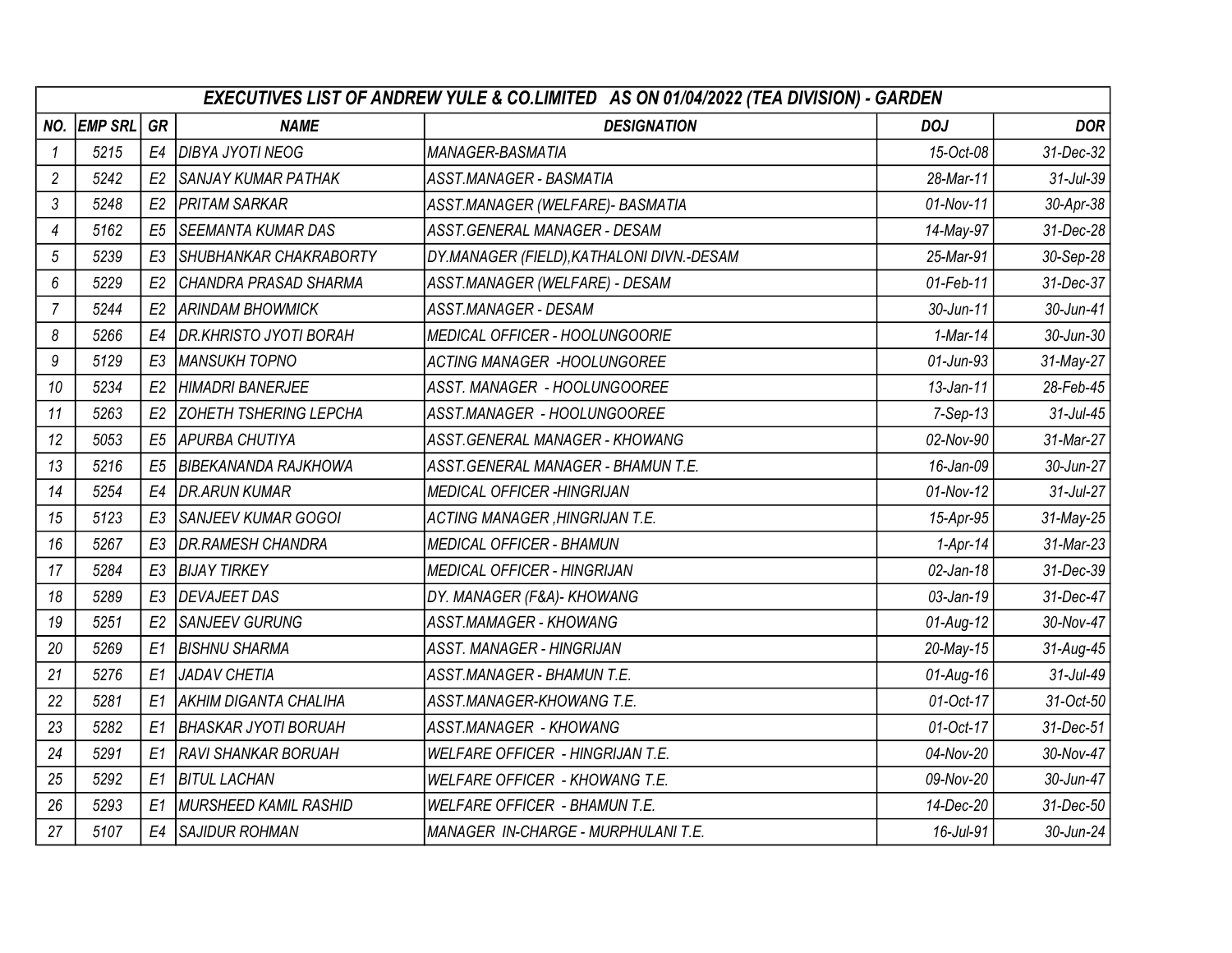| NO. | <b>EMP SRL</b> | GR             | <b>NAME</b>                     | <b>DESIGNATION</b>                                              | <b>DOJ</b>     | <b>DOR</b>   |
|-----|----------------|----------------|---------------------------------|-----------------------------------------------------------------|----------------|--------------|
| 28  | 5164           | E4             | <b>DR.JAIPRAKASH SINGH</b>      | MEDICAL OFFICER - MURPHULANI T.E.                               | 01-Sep-97      | 31-Aug-30    |
| 29  | 5230           | E <sub>2</sub> | KOUSHIK CHAKRABORTY             | ASST. MANAGER(WELFARE)- MURPHULANI T.E.                         | 01-Feb-11      | 28-Feb-41    |
| 30  | 5261           | E <sub>2</sub> | NILADRI BANERJEE                | ASST.MAMAGER-MURPHULANI T.E.                                    | 10-Sep-13      | 31-Mar-48    |
| 31  | 5275           | E1             | <b>SEKHAR PANDEY</b>            | ASST.MANAGER - MURPHULANI T.E.                                  | $01$ -Aug-16   | 31-Aug-52    |
| 32  | 5212           | E4             | <i>KISHORE BAROOAH</i>          | <b>MANAGER - RAJGARH T.E.</b>                                   | 01-Nov-08      | 30-Sep-31    |
| 33  | 5171           | E <sub>2</sub> | <b>RAJIB PHUKAN</b>             | ASST.MANAGER (WELFARE) - RAJGARH T.E.                           | $6$ -Jul- $98$ | 30-Jun-31    |
| 34  | 5270           | E1             | <i>RITAM CHATTERJEE</i>         | <b>WELFARE OFFICER - RAJGARH T.E.</b>                           | $01$ -Jun-15   | 31-Jan-48    |
| 35  | 5149           | E4             | KAMAL KALI DAS                  | MANAGER - TINKONG T.E.                                          | 31-Jul-95      | 31-Mar-28    |
| 36  | 5137           | E <sub>3</sub> | <b>DIPANKAR BORGOHAIN</b>       | DY.MANAGER - TINKONG T.E.                                       | 19-Apr-94      | 30-Apr-29    |
| 37  | 5225           | E <sub>3</sub> | IFTEKAR SHAHEED                 | DY. MANAGER - TINKONG T.E.                                      | $01-Apr-10$    | 31-Aug-35    |
| 38  | 5240           | E <sub>3</sub> | JASPAL SINGH BHAMRAH            | DY.MANAGER-SYSTEM ADMINISTRATION & MAINT.                       | 10-May-94      | 30-Jun-26    |
| 39  | 5249           | E <sub>2</sub> | RAJA RAO BUGALA                 | <b>ASST.MANAGER - TINKONG T.E.</b>                              | $02$ -Jan-12   | 30-Jun-42    |
| 40  | 5265           | E <sub>2</sub> | <b>BISWAJIT PAUL</b>            | <b>ASST.MANAGER - TINKONG T.E.</b>                              | 30-Oct-13      | 30-Sep-40    |
| 41  | 5163           | E <sub>4</sub> | <i><b>SANTOSH KUMAR JHA</b></i> | <b>MANAGER - BANARHAT T.E.</b>                                  | 12-May-97      | 31-Jan-26    |
| 42  | 5199           | E <sub>3</sub> | SOUMEN KR DAS                   | DY.MANAGER - BANARHAT T.E                                       | $31$ -Jan-06   | 31-Oct-29    |
| 43  | 5273           | E1             | ADITYA SHANKAR CHATTERJEE       | ASST.MANAGER-BANARHAT T.E.                                      | 11-Nov-15      | $31$ -Jul-41 |
| 44  | 5280           | E1             | RAVINDER SINGH                  | ASST.MANAGER-BANARHAT T.E.                                      | 01-Oct-17      | 31-Dec-47    |
| 45  | 5288           | E1             | SUDIP PAUL                      | ASST.MANAGER-BANARHAT T.E.                                      | 01-Dec-18      | 30-Sep-48    |
| 46  | 5153           | E4             | lrana maitra                    | <b>MANAGER - CHOONABHUTTI T.E.</b>                              | 04-Oct-96      | 31-Aug-29    |
| 47  | 5223           | E <sub>3</sub> | TUHIN CHANDA                    | DY. MANAGER-CHOONABHUTTI                                        | 19-Apr-10      | 31-Dec-34    |
| 48  | 5224           | E <sub>2</sub> | <b>BIDHAN SINGHA</b>            | ASST. MANAGER - CHOONABHUTTI                                    | 12-Apr-10      | 31-May-40    |
| 49  | 5108           | E4             | <b>RONEN MOOKERJEE</b>          | MANAGER - KARBALLA TE                                           | 16-Jul-91      | 30-Nov-26    |
| 50  | 5220           | E4             | <b>DR.SANTANU KUMAR GUPTA</b>   | MEDICAL OFFICER-KARBALLA T.E.                                   | 01-Aug-09      | $31$ -Jan-23 |
| 51  | 1474           | E3             | ANUPAM CHANDRA                  | DY.MANAGER (FINANCE & ACCOUNTS), GROUP OFFICE - KARBALLA<br>T E | 01-Sep-09      | 30-Jun-39    |
| 52  | 4008           | E <sub>3</sub> | <b>RAM PRAVESH</b>              | DY. MANAGER-KARBALLA                                            | 18-May-99      | 30-Jun-32    |
| 53  | 5173           | E <sub>3</sub> | ABHIJIT MAJUMDAR                | DY. MANAGER (FIELD) - KARBALLA T.E.                             | 1-Mar-96       | 31-Mar-24    |
| 54  | 5211           | E <sub>3</sub> | KAJEE PRADHAN                   | DY.MANAGER - KARBALLA T.E.                                      | 17-Sep-08      | 28-Feb-23    |
| 55  | 5237           | E <sub>3</sub> | <b>BIVASH NANDY</b>             | DYMANAGER (DSA)                                                 | 07-Nov-91      | 31-Aug-27    |